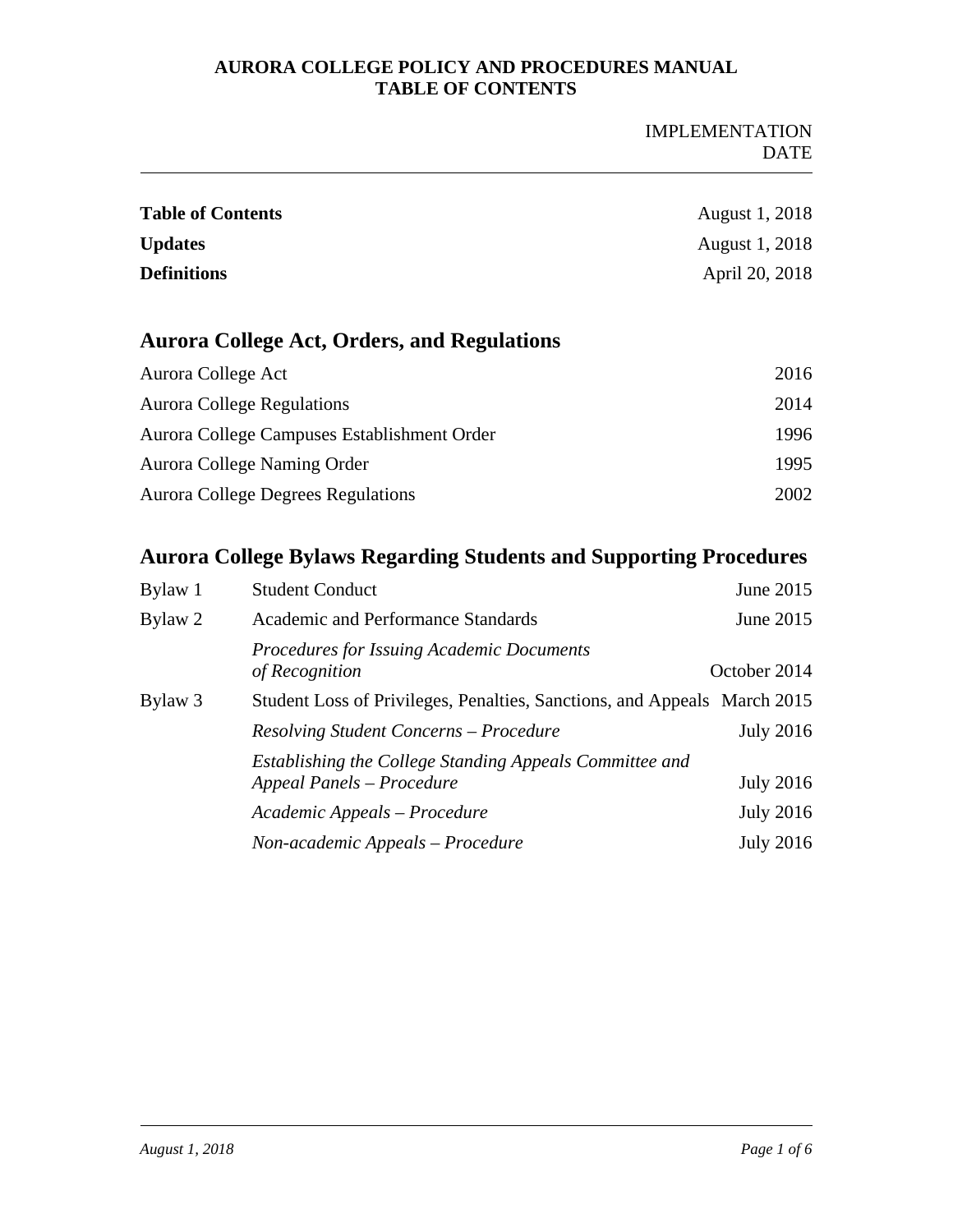| <b>SECTION</b> | <b>POLICY</b>                                                           | <b>IMPLEMENTATION</b><br><b>DATE</b> |
|----------------|-------------------------------------------------------------------------|--------------------------------------|
|                | <b>Aurora College Policies and Supporting Procedures</b>                |                                      |
| A.             | <b>Aurora College Code of Ethics</b>                                    |                                      |
| A.02           | Code of Ethics                                                          | April 1, 2010                        |
| <b>B.</b>      | <b>Governance and Organization</b>                                      |                                      |
| <b>B.01</b>    | Purpose and Structure of the Policy and Procedures Manual April 1, 2010 |                                      |
| B.02           | <b>Policy Development</b>                                               | November 1, 2010                     |
| <b>B.10</b>    | Acquisition of Programs, Courses and Services                           | June 30, 1995                        |
| <b>B.11</b>    | College Name and Logo                                                   | June 30, 1995                        |
| <b>B.13</b>    | <b>Establishment of New Programs</b>                                    | June 2002                            |
| <b>B.14</b>    | Purchase, Exhibition and Loan of Art                                    | June 30, 1995                        |
| <b>B.15</b>    | <b>Establishment of New Courses</b>                                     | April 6, 2002                        |
| <b>B.16</b>    | Non-Academic Documents of Recognition                                   | March 1, 2017                        |
|                | Issuing Non-Academic Documents of Recognition -<br>Procedure            | September 1, 2017                    |
| <b>B.17</b>    | <b>Traditional Knowledge</b>                                            | January 1, 1996                      |
| <b>B.18</b>    | Copyright                                                               | July 1, 1996                         |
| B.21           | <b>Staff Awards</b>                                                     | July 1, 2017                         |
| <b>B.22</b>    | Board of Governors' Student Leadership Award                            | July 1, 2007                         |
| $\mathbf{C}$ . | <b>Academic Matters</b>                                                 |                                      |
| C.01           | <b>Transfer Credit</b>                                                  | February $1, 2012$                   |
| C.02           | <b>Course and Program Attendance</b>                                    | July 1, 2011                         |
| C.03           | Prior Learning Assessment and Recognition                               | July 1, 2012                         |
| C.04           | <b>Campus Student Awards</b>                                            | February 1, 2012                     |
| C.05           | Program Dismissal                                                       | July 1, 2010                         |
| C.07           | <b>Retention of Course Materials</b>                                    | February 1, 2012                     |
| C.08           | Non-Resident Students                                                   | July 1, 1996                         |
| C.09           | College Honour Roll                                                     | February 1, 2012                     |
| C.10           | <b>Admission of Underage Students</b>                                   | July 1, 2012                         |
| C.11           | <b>Community Projects</b>                                               | July 1, 2012                         |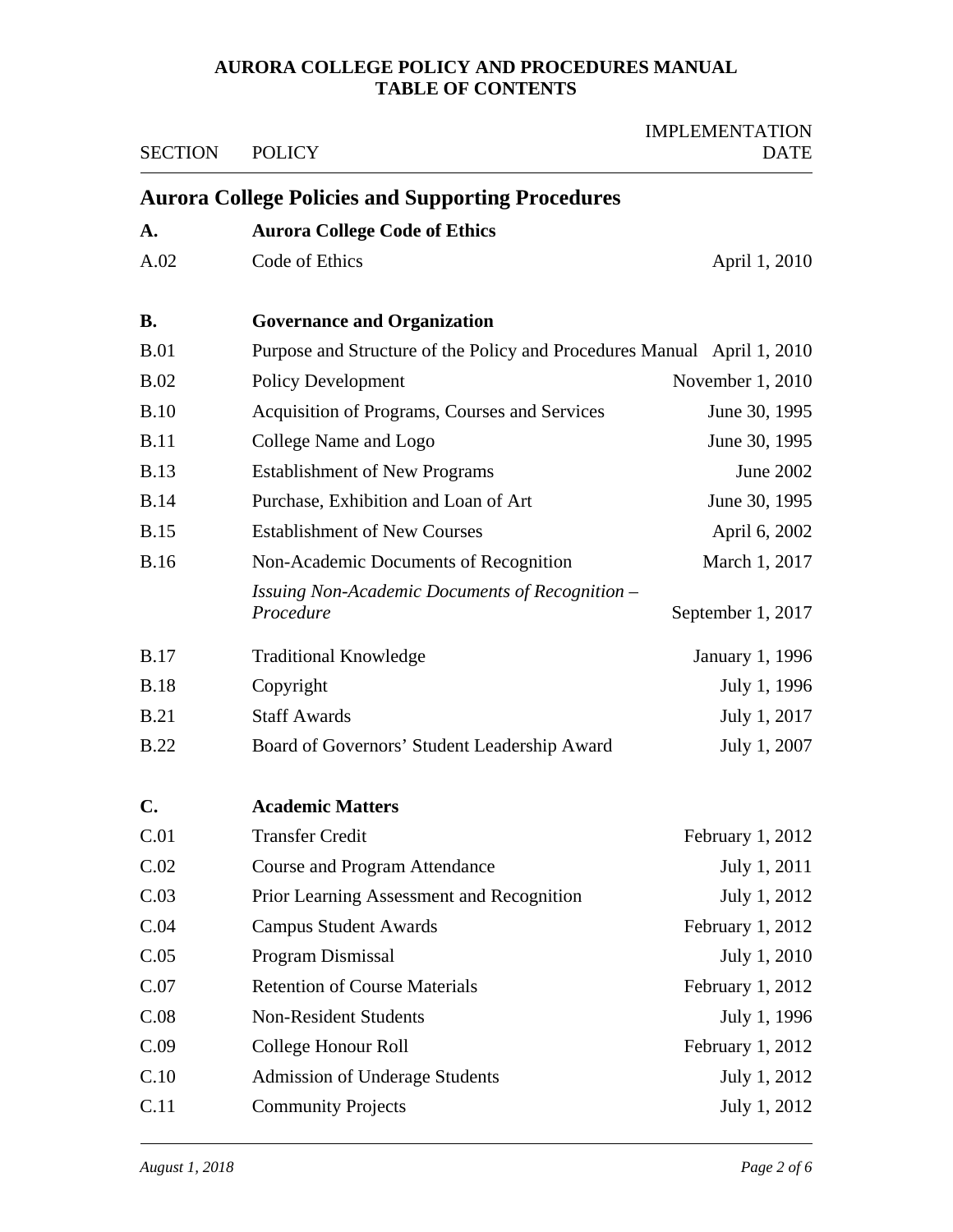| <b>SECTION</b> | <b>POLICY</b>                                       | <b>IMPLEMENTATION</b><br><b>DATE</b> |
|----------------|-----------------------------------------------------|--------------------------------------|
| C.12           | Program Application, Admission, and Continuation    | November 1, 2010                     |
| C.13           | <b>Course Extensions</b>                            | February 1, 2012                     |
| C.14           | <b>Course Dismissal</b>                             | July 1, 2010                         |
| C.15           | <b>Academic Dishonesty</b>                          | April 1, 2010                        |
| C.16           | <b>Access to Student Records</b>                    | January 1999                         |
| C.17           | Convocation                                         | July 1, 2012                         |
| C.19           | Academic Schedule                                   | July 1, 2012                         |
| C.21           | Practicums / Internships                            | Nov. 29, 2007                        |
| C.22           | <b>Field Trips</b>                                  | April 2, 2018                        |
| C.23           | Assignment of Credit to Programs and Courses        | April 1, 2010                        |
| C.24           | <b>Course Grade Determination</b>                   | April 1, 2010                        |
| C.25           | <b>Grading of Courses</b>                           | April 1, 2010                        |
| C.26           | Syllabus                                            | July 1, 2003                         |
| C.27           | Supplemental Examinations and Assignments           | February 1, 2012                     |
| C.28           | Student Academic Evaluation – Course and/or Program | July 1, 2011                         |
| C.29           | <b>Audit Status</b>                                 | July 1, 2012                         |
| C.30           | <b>Student Withdrawal</b>                           | February 1, 2012                     |
| C.31           | Academic Calendar                                   | July 1, 2012                         |
| C.34           | <b>Completion Ceremonies</b>                        | July 1, 2013                         |
| C.35           | <b>Student Final Course Evaluation</b>              | August 30, 1996                      |
| C.39           | Exchange Program - Student                          | August 30, 1996                      |
| C.41           | <b>Class Rescheduling</b>                           | August 30, 1996                      |
| C.43           | Programs and Course Changes                         | January 1, 1996                      |
| C.44           | Registration                                        | March 1, 2017                        |
| C.46           | Scholarships and Awards                             | August 30, 1996                      |
| C.48           | Transcripts                                         | January 1999                         |
| C.49           | <b>Program Completion Grace Period</b>              | June 30, 1995                        |
| C.50           | Academic Freedom                                    | March 1, 2016                        |
| C.51           | Dual Credit                                         | March 1, 2017                        |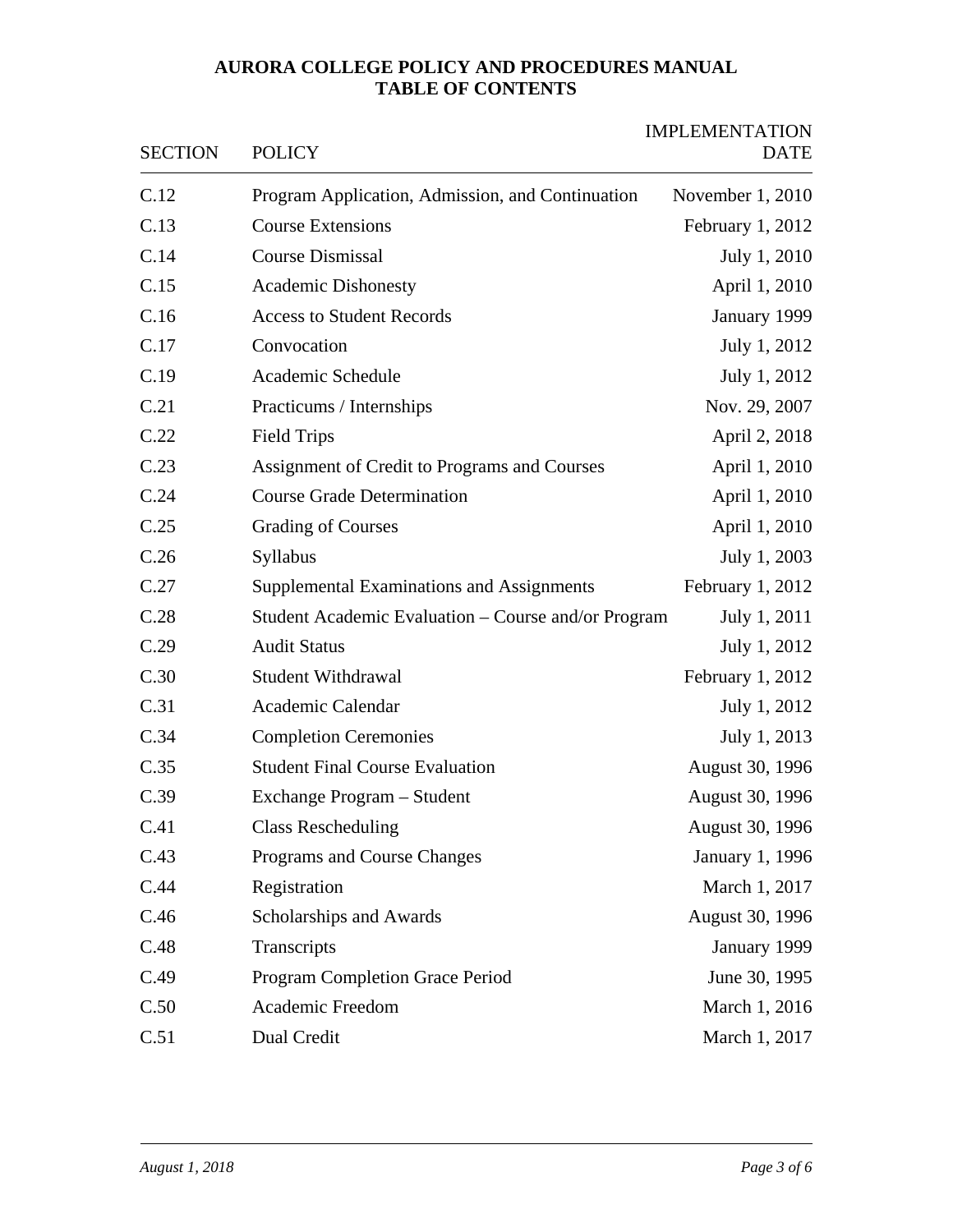| <b>SECTION</b> | <b>POLICY</b>                                                | <b>IMPLEMENTATION</b><br><b>DATE</b> |
|----------------|--------------------------------------------------------------|--------------------------------------|
| D.             | <b>Student Affairs</b>                                       |                                      |
| D.05           | <b>Student Housing</b>                                       | April 5, 2018                        |
| D.08           | <b>Student Use of Unsupervised Classroom Areas</b>           | April 25, 1997                       |
| D.14           | Support for Students with Disabilities                       | February 1, 2013                     |
| D.17           | <b>Student Conduct - Student Rights and Responsibilities</b> | July 1, 2010                         |
| E.             | <b>Learning Environment</b>                                  |                                      |
| E.01           | <b>Electronics Information</b>                               | January 1999                         |
| E.03           | <b>Library Services</b>                                      | June 30, 1997                        |
| E.05           | <b>Health and Safety</b>                                     | January 1, 2016                      |
| E.07           | Harassment                                                   | June 30, 1997                        |
| E.08           | <b>Harassment Appeal</b>                                     | June 30, 1997                        |
| F.             | <b>Human Resources</b>                                       |                                      |
| F.04           | <b>Conflict of Interest</b>                                  | January 1999                         |
| F.07           | <b>Staff Tuition/Course Fees</b>                             | January 1999                         |
| G.             | <b>Administration and Management</b>                         |                                      |
| G.01           | <b>GNWT Archival Material</b>                                | April 25, 1997                       |
| G.03           | <b>Community Relations and Communications</b>                | April 25, 1997                       |
| G.04           | Crisis & Emergency Management                                | April 25, 1997                       |
| G.07           | <b>Program Advisory Committees</b>                           | January 1999                         |
| G.08           | <b>External Evaluation</b>                                   | April 25, 1997                       |
| G.10           | Release of Information                                       | January 1, 1996                      |
| G.11           | Retention/Storage of Student Records                         | January 1999                         |
| G.I2           | Delivery of College-Wide Initiatives                         | January 1999                         |
| G.I5           | <b>Curriculum Committee</b>                                  | April 6, 2002                        |
| G.l6           | <b>Articulation Agreement</b>                                | June 30, 1995                        |
| G.19           | <b>Internal Review</b>                                       | August 30, 1996                      |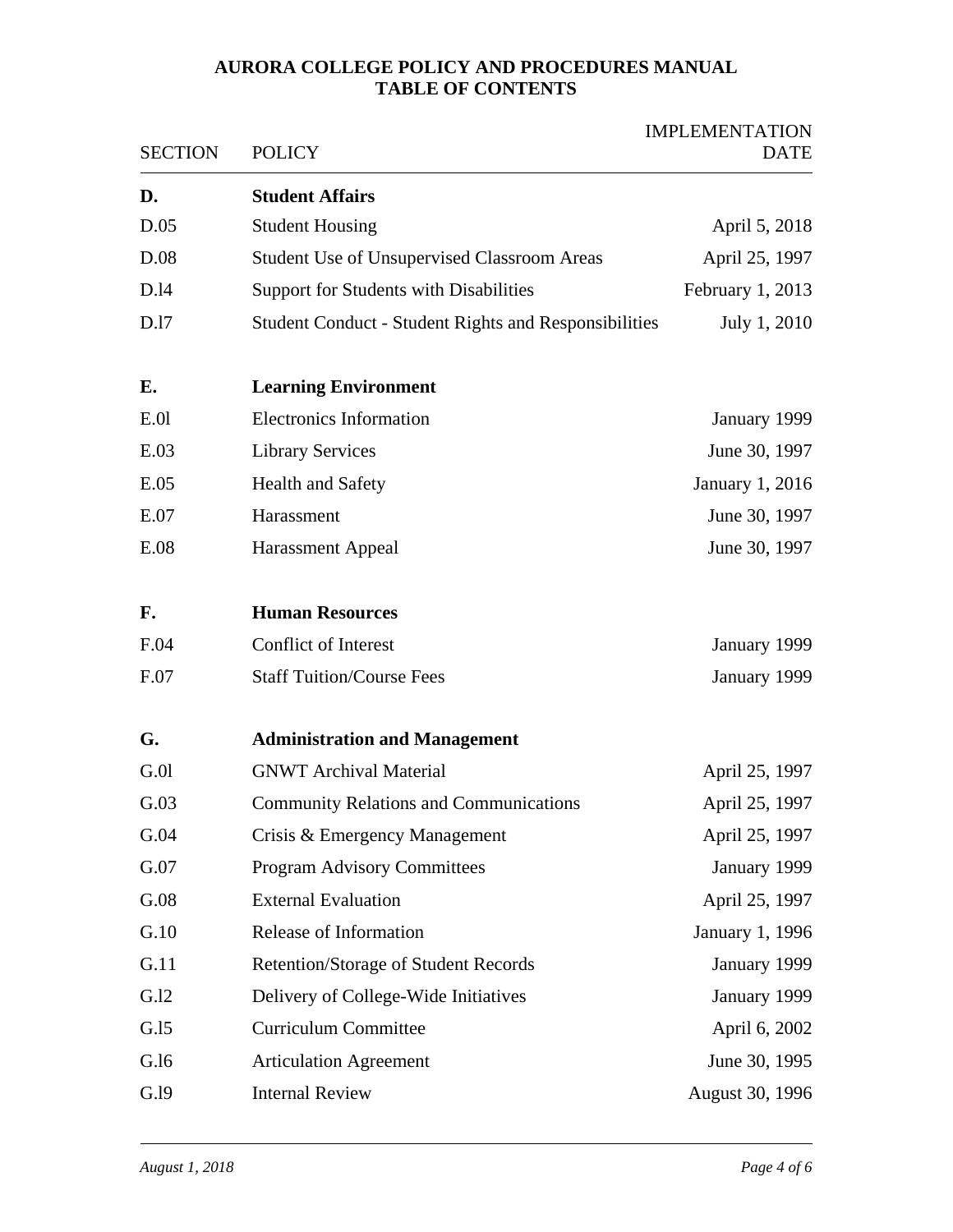| <b>SECTION</b> | <b>POLICY</b>                                                                       | <b>IMPLEMENTATION</b><br><b>DATE</b> |
|----------------|-------------------------------------------------------------------------------------|--------------------------------------|
| G.20           | Digital Signature                                                                   | January 1, 2016                      |
| Η.             | <b>Facilities and College Resources</b>                                             |                                      |
| H.01           | Rental of Heavy Equipment                                                           | March 1, 2016                        |
| H.02           | Use of Instructional Equipment                                                      | January 1, 1996                      |
| H.03           | Use of College Property by Staff                                                    | December 2003                        |
| H.04           | Use of College Property by Third Parties                                            | July 1, 2017                         |
|                | Use of College Property by Third Parties - Procedure                                | July 6, 2018                         |
| H.05           | College Use of Aurora Research Institute Resources                                  | April 6, 2002                        |
| H.06           | Researchers' Use of Aurora Research Institute Resources                             | April 6, 2002                        |
| H.07           | <b>Barrier-Free Facilities</b>                                                      | February $1, 2012$                   |
| H.08           | Vehicle Use                                                                         | April 2, 2018                        |
|                | Passenger Vehicles - Driver's Licence Requirements                                  | April 2, 20198                       |
| I.             | <b>Research</b>                                                                     |                                      |
| I.02           | <b>Research Administration</b>                                                      | July 1, 2013                         |
|                | Aurora College Research Application Form                                            | October 30, 2014                     |
| I.03           | Integrity in Research and Scholarship                                               | July 1, 2013                         |
| I.04           | Ethical Conduct for Research Involving Human Subjects                               | July 1, 2013                         |
|                | <b>Expedited Course-Related Research Ethics Review</b>                              |                                      |
|                | Form                                                                                | November 1, 2014                     |
|                | Research Ethics Review Form (external applicant)                                    | November 3, 2014                     |
|                | Research Ethics Review Form (internal applicant)                                    | November 3, 2014                     |
| I.05           | Care of Animals in Teaching and Research                                            | July 1, 2013                         |
|                | <b>Animal Care Protocol Review Form</b>                                             | October 30, 2014<br>October 30, 2014 |
| I.06           | <b>Animal Care Protocol Report and Renewal Form</b><br><b>Intellectual Property</b> | July 1, 2013                         |
|                | Procedures for Policy I.06 Intellectual Property                                    | July 1, 2013                         |
|                | Assignment of Intellectual Property Rights Form                                     | November 3, 2014                     |
| I.07           | Research Associate Program                                                          | July 1, 2013                         |
| J.             | <b>Finance</b>                                                                      |                                      |
| J.01           | Program/Course(s) Withdrawal Tuition Refund                                         | January 1999                         |